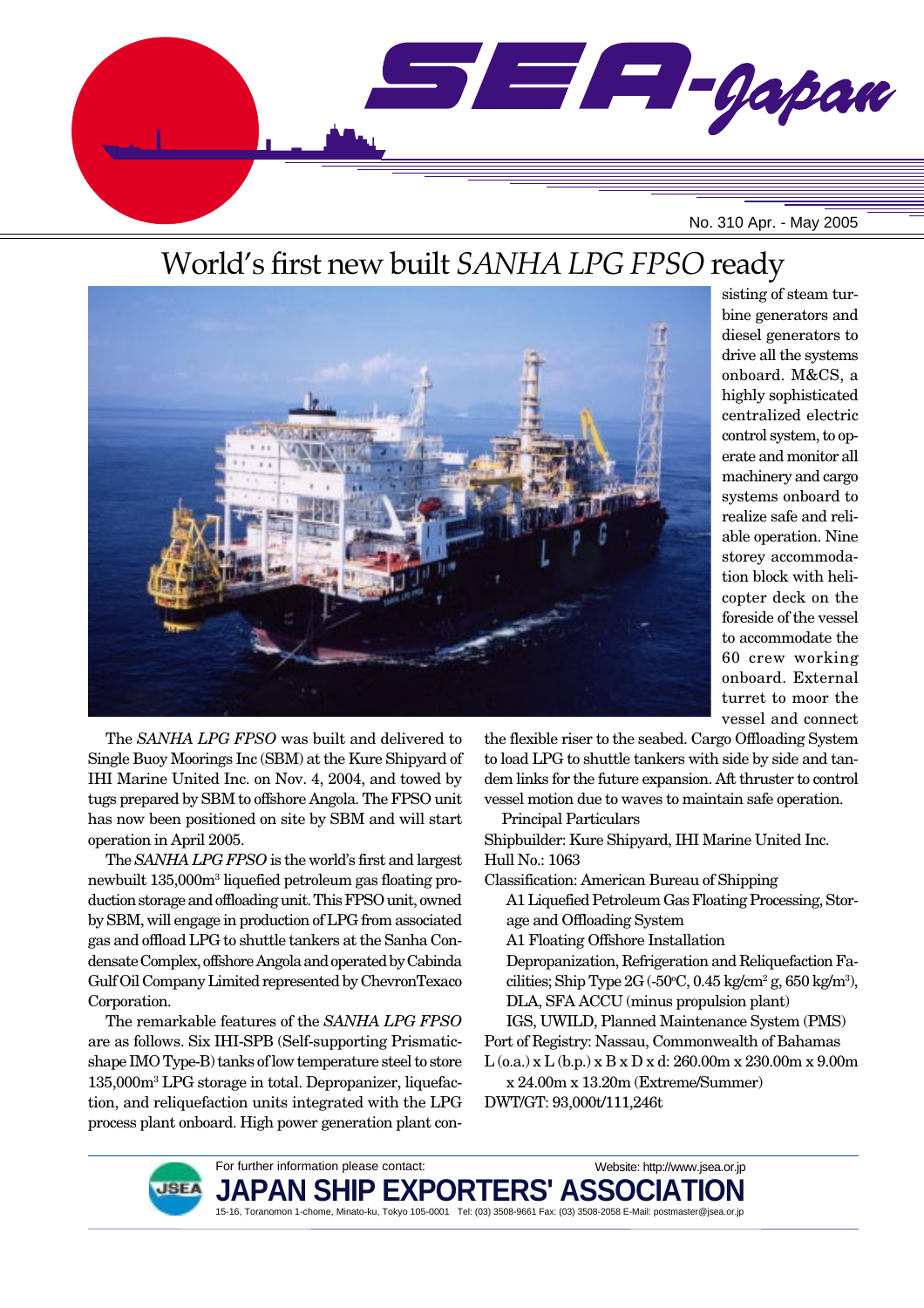# 35,000GT luxury passenger and vehicle ferry, Kiso

Mitsubishi Heavy Industries, Ltd. (MHI) has completed construction of the *Kiso*, a 35,000 GT-class luxury passenger and vehicle ferry for the owner Taiheiyo Ferries Co. Ltd. The ferry was designed and built at the MHI Shimonoseki Shipyard & Machinery Works, and delivered to the owner on Jan. 5, 2005. The *Kiso* is now engaged in the regular service in Nagoya, Sendai and Tomakomai route.

The ship is the largest ferry in Japan and has superior propulsive performance and powerful maneuvering devices. The accommodation area, which is the most symbolic space of the vessel, was planned and designed according to the concept, "Brightness and Comfort of the South Pacific." This concept was applied to various facilities, amenity equipment and also barrier-free facilities, and passengers can spend luxury time in the areas like a cruise ship. The vessel also has a high loading capacity with 183 units of 12 m length trucks and 47 units of private cars carried simultaneously.

The *Kiso* can offer a comfortable voyage worthy of the description "Luxury" to passengers. The following public spaces are provided: Restaurant "Tahiti," Lounge "Southern Cross," Promenade, "Mermaid club" (Piano stage & Bar counter space), Drink hut "Bora



Bpra," "Mauruuru" (Library corner), "Rose room" (Meeting room), Kids' room, Shop, Game corner, Entrance hall, Karaoke room, Grand bath (with grand view), Drivers saloon, and Pet room.

Principal particulars Classification: Japanese Government  $L$  (o.a.)  $x L$  (b.p.)  $x B x D$  (5 deck)  $x d$ (design): 199.9m 188.00m x 27.00m x 20.20m x 6.70m

- GT: 15,795t (Japanese tonnage); (International tonnage 35,100) Deadweight:  $7.042t$  (at  $d = 6.85m$ )
- Main Engine: Mitsubishi-MAN 9L58/ 64 x 2 units MR 11,840kW X 428 min-1/unit

Speed, service: 23.0kt

Loading Capacity of Vehicles: 12m Trucks: 183 (169) units

8.5m Trucks: 5 units Cars: 47 (113) units **Complement** Passengers: 800 persons Crew & Others: 78 persons Roll-on roll-off facilities Forward ramp (with bow visor) (3 Deck): 1 unit Stem side ramp (3 deck, P&S): 2 units Internal ramp (3-4 deck): 2 units Internal ramp (2-3 deck): 1 units Internal ramp (1 -2 Deck): 1 unit Liftable deck with ramp (3 deck, aft) 1 unit Special equipment Bow thruster: 2 units Stern thruster: 1 unit Fin stabilizer: 1 unit Elevator 3 units Propellers: CPPs x 2 units

### Kawasaki completes large bulk carrier, Cape Riviera

Kawasaki Shipbuilding Corporation has completed construction of the large bulk carrier, *Cape Riviera* (HN: 1581), at the Sakaide Works for delivery to "K" Line Bulk Shipping (UK) Limited, a subsidiary company of "K" Line (Europe) Limited.

The *Cape Riviera* has a capacity of



185,000DWT. The carrier is designed with streamlined arrangement of cargo handling equipment, etc. which allows simple operation to the crew. The carrier also complies with new regulations for improved ship safety, thus attaining a higher level of safety.

The new ship hull form generates

less resistance in ship propulsion. The most advanced energysaving main diesel engine, high efficiency propeller, and Kawasaki rudder bulb with fins are used. For environmental protection, measures are taken to reduce emissions from the main engine, and foam agent is used for the fire extinguishers instead the  $conventional CO<sub>2</sub> agent. Moreover, air$ conditioners and refrigerators use a new type coolant.

Principal particulars

 $L$  (o.a.) x  $L$  (b.p.) x  $B$  x  $D$  x d: 290m x 280m x 47.00m x 24.40m x 17.95m DWT/GT: 185,875t/93,006t Cargo hold capacity: 205,722m3 Main engine: Kawasaki MAN B&W

6S70MC Mk VI diesel x 1 unit MCR: 16,860kW x 91rpm Speed, service: about 14.7kt Complement: 28 Classification: NK Completion: Jan 7, 2005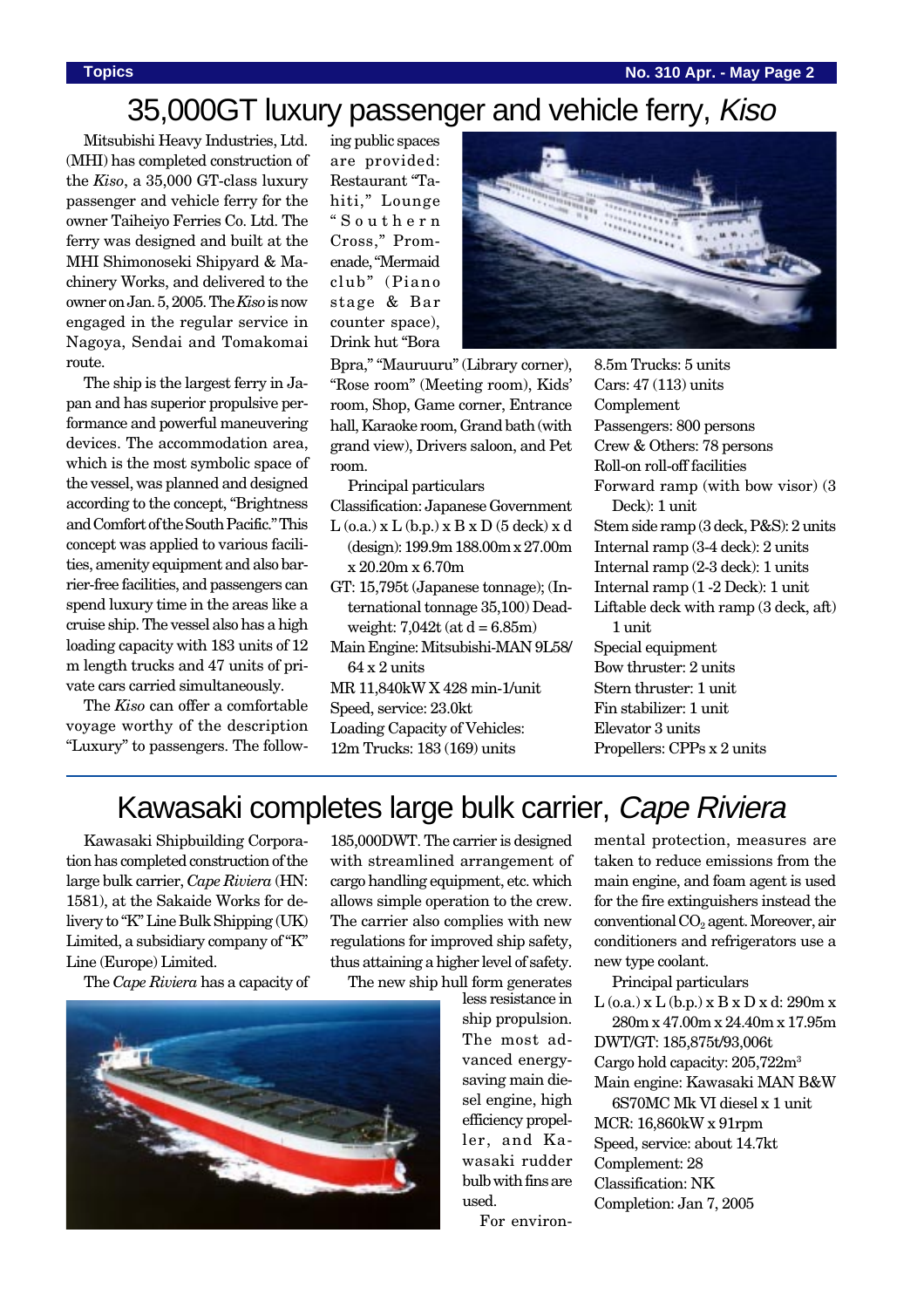# MES delivers bulk carrier, Cape Heron, to Trinity Bulk S. A. of Panama

### **New safety regulation applied to Dunkerque-max**

Mitsui Engineering & Shipbuilding Co., Ltd. (MES) has delivered the 177,000DWT type bulk carrier, *Cape Heron* (HN: 1615), Trinity Bulk S. A. of Panama at its Chiba Works.

She is a so-called a Dunkerquemax Capesize bulker and follows the new safety regulations for bulk carriers of water ingress alarm system, remote drainage arrangements, strengthening for hatch covers, strength requirements for fore deck fittings and equipment, etc.

Her 177,656DWT capacity is the largest class among Dunkerquemax Capesize bulk carriers. *Cape Heron* employs a new hull form with super wide hatch openings to facilitate cargo-handling work. Her delivery is the seventh among her fifteen sisters ordered from MES.

employed to facilitate cargo handling work together with nine-hold and nine-hatch arrangement. The new hull form provides a 197,050m3 cargo hold capacity, larger than the conventional Capesize bulker. The ballast

tanks are divided into top side tanks and double bottom tanks to make ballasting and deballasting efficient.

The Mitsui-MAN B&W 6S70MC diesel engine demonstrates low fuel consumption by optimal matching at NCR.

Principal particulars

 $L$  (o.a.) x  $L$  (b.p.) x  $B$  x  $D$  x d: 289.00m x 279.00m x 45.00m x 24.40m x

17.95m DWT/GT: 177,656t/88,494t Main engine: Mitsui-MAN B&W 6S70MC diesel x 1 unit MCR: 16,860kW x 91rpm Speed, service: 15.0kt Complement: 28 Classification: NK Completion: Feb. 25, 2005

The super wide hatch opening is

# Naikai completes passenger/car ferry for domestic owners

Naikai Zosen Corporation has completed the 2,200GT passenger/car ferry, Ise Maru (HN: 686), for the Japan Railway Construction, Transport and Technology Agency (JRTT) and Isewan Ferry Co., Ltd. at the Setoda Shipyard. The ferry is now servicing Toba, Mie Pref., and Tokoname, Aichi Pref. where the newly-opened Central Japan International Airport (so-called Centrair) is located.

The Ise Maru is the single deck

type, propelled by two engines and two shafts and with a twin rudder. Outward appearance of the light and streamlined design is suitable for the high-speed ferry. A large bulbous bow and catamaran stern are employed to achieve high-speed navigation, and fin stabilizers are applied to decrease rolling. Swift berthing and unberthing are achieved with the twin Schilling rudder.

The roll-on and -off arrangements



include the bow and stern ramp doors provided at the level of the car deck that can accommodate buses, trucks, and passenger cars. The passenger cabins are arranged on the promenade and

cabin decks. The sunroom is positioned at the stern behind the special room. Large square windows are fitted to provide brightness and amenity. Barrier-free measures are fully considered for elderly and disabled passengers.

Principal particulars

 $L$  (o.a.)  $x L$  (b.p.)  $x B x D x d$ : 73.32m  $x$ 66.00m x 13.80m x 9.90m (at P. D.) x 3.70m

DWT/GT: 425t/2,200t

- Passengers: 500 people (within 3 hour navigation)
- Car carrying capacity: 13 buses, or 43 passenger cars

Complement: 14 (crew)

- Main engine: Niigata 6MG28HLX x 2 units (two shafts)
- MCR: 2,206kW x 750/209min-1
- NCR: 1,765kW x 696/194min-1 at 80%

Speed, service: 17.75kt

Classification: JG, still water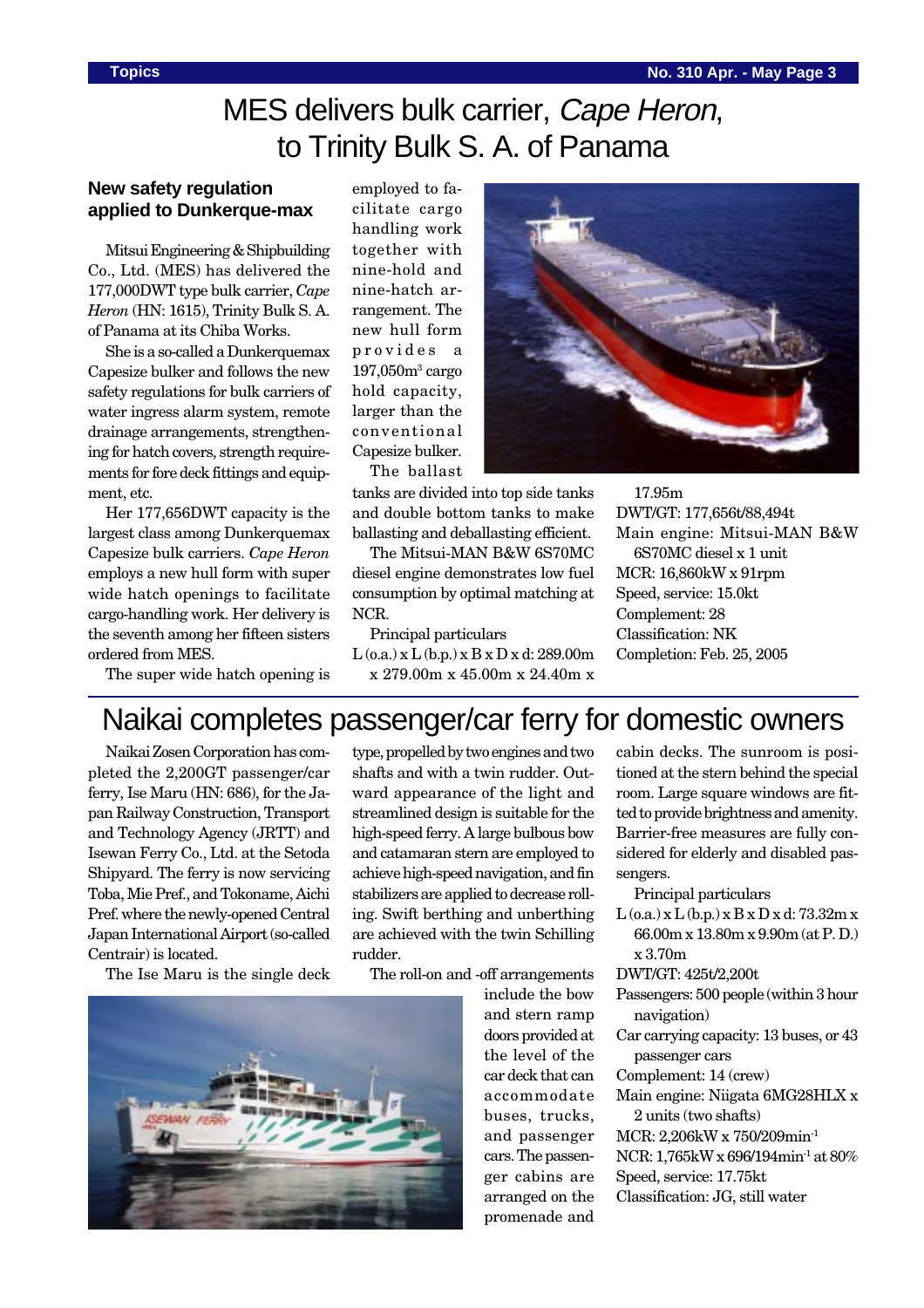## USC completes 106,000DWT tanker, Esteem Splendour

Universal Shipbuilding Corp. (USC) completed the 106,000DWT crude oil tanker, Esteem Splendour, for delivery to Lepta Shipping Co., Ltd

at the USC's Ariake Shipyard in January 2005. The vessel is the 11th Aframax tanker in the NKK Aframax series.



The ship features large deadweight at shallow draft and large tank capacity with flexibility for port restrictions. Hull form is designed to real-

ize good propulsive performance with the

SURF-BULB bow. Excellent maneuverability satisfies the IMO requirements. The cargo tank heating system allows carrying high viscous oil. The hull structure is highly reliable based on sophisticated design procedures.

Principal particulars

L (o.a.) x L (b.p.) x B x D x d: 243.00m x 233.00m x 42.00m x 20.70m x 14.73m

DWT/GT: 105,930t/56,300t

Main engine: Sulzer 7RTA58T diesel x 1 unit

Industries, Ltd. has received orders for five ME engines in total, three for car carriers and two for two mega con-

MCO: 14,000 kW x 103 min-1

Complement: 28

Classification: LRS

## Kawasaki completes first ME engine for car carrier

Kawasaki Heavy Industries, Ltd. has completed an electronically controlled diesel engine (ME engine). This will be installed, as the main engine, in the 1st car carrier with a capacity of 5,000 cars out of a three vessel series, that are now being built by Kawasaki Shipbuilding Corporation at Nantong COSCO KHI Ship Engineering Co., Ltd. in China and will be delivered to Kawasaki Kisen Kaisha, Ltd.

The engine is the world's first ME engine with a cylinder bore of 60cm. This new ME engine was developed based on the MAN B&W MC model, which is highly reliable and the best selling large marine diesel engine. This engine enables operation at lower fuel oil and cylinder lube oil consumption. Engine operation is stable even at very low speed, and thus ship maneuverability has been improved. The engine is environmentally friendly due to decreased  $NO<sub>x</sub>$  and soot in the exhaust gas.

The main features are as follows: exhaust valves and fuel injection pumps are driven by high pressure hydraulic oil controlled through high speed electro-magnetic valves, instead of the conventional driving mechanisms using chain and cam shaft. Optimal engine operation control can

be achieved by setting various modes including optimized fuel consumption mode, largely reduced  $NO<sub>x</sub>$  emission mode, etc. Cylinder lube oil injection quantity and timing can be also optimized by the electronic control system. Stable engine operation at low speed is possible compared with the conventional engine.

Kawasaki Heavy Industries, Ltd. has a long relationship with MAN

B&W. Kawasaki concluded a license agreement with MAN for the MAN diesel engine in 1911, and renewed the agreement with MAN B&W in 1981 when MAN and B&W merged. Kawasaki has built many MAN B&W diesel engines for marine and land use, totaling nearly 20 million horse powers.

So far Kawasaki Heavy

tainer carriers with a carrying capacity of 8,000TEUs. Outline of first ME engine Type: Kawasaki-MAN B&W 7S60ME-C Output: 12,500kW Engine speed: 99rpm Cylinder bore: 600mm

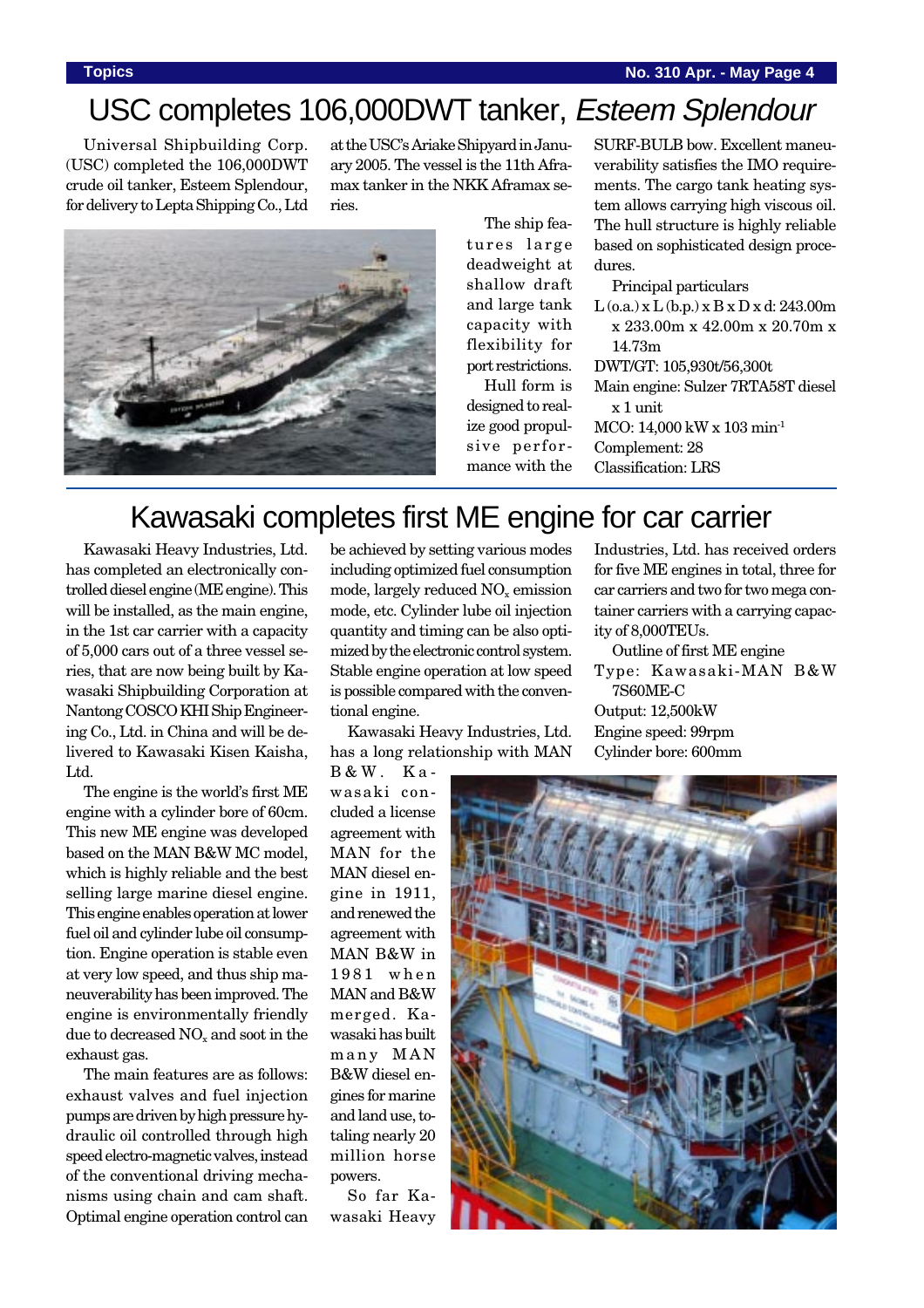#### **Industry News in Brief No. 310 Apr. - May Page 5**

# Sanoyas completes Panamax bulk carrier, Loch Alyn

Sanoyas Hishino Meisho Corp. has completed construction of the 75,744DWT Panamax bulk carrier, Loch Alyn (HN: 1225), for Orient Hakusan Shipping, S.A. at the Mizushima Works and Shipyard of Sanoyas. This carrier is the 53rd of the Sanoyas Panamax series, or the 27th of the 75,500DWT class.

The ship arrangement is the same as the previous vessels. Seven cargo holds are provided in the center of the hull. The cargo hold has top side tanks and hopper bottom. The flat deck is

adopted, and the engine room and the living quarters are located aft. The hatch covers are the side rolling type and opening and closing are achieved by chains and hydraulic drives. The main engine is a lowspeed, long-stroke,

and 2-cycle diesel engine, and a largediameter propeller is used. This combination achieves low fuel consumption.

Principal particulars

L (o.a.) x L (b.p.) x B x D x d: 225.00m x 217.00m x 32.26m x 19.30m x 13.994m

DWT/GT: 75,744t/38,877t

Cargo hold capacity: 89,201m<sup>3</sup> (grain) Main engine: MAN B&W 7S50MC-C

diesel x 1 unit

Speed, service: 14.5kt Classification: NK



### **To our readers**

- Please notify us of any change in address by letter, telefax, or E-mail together with the old mailing label to ensure you continue to receive SEA-Japan.
- We welcome your comments about SEA-Japan. Please address all correspondence to the Japan Ship Exporters' Association (JSEA), or the Japan Ship Centre in London.
- Address (Tokyo): 15-16, Toranomon 1-chome, Minato-ku, Tokyo 105-0001 / Tel: (03) 3508-9661 Fax: (03) 3508- 2058
- E-mail: postmaster@jsea.or.jp • Address (London): Ground
- Floor, 9 Marshalsea Road, London SE1 1EP, UK / Tel: +44 (0) 20 7403 1666 / Fax: +44 (0) 20 7403 1777 E-mail: info@jsc.org.uk URL: http://www.jsc.org.uk

# JSEA participates in NOR-SHIPPING 2005

The 20th NOR-SHIPPING 2005 (The 20th International Shipping Exhibition and Conference) will take place at the Lillestrom Exhibition Centre in Lillestrom for four days from June 7 through 10. This event is organized by the Norway Trade Fairs (NORGES VAREMESSE) and sponsored by the Norwegian Shipowners' Association and organizations related to the maritime industry.

The Japan Ship Exporters' Association consisting of 12 Japanese shipbuilders will participate in the exhibition with the financial support of The Nippon Foundation and in cooperation with The Shipbuilders' Association of Japan. JSEA will use a 240m2 exhibition area where Japanese shipbuilding technology will be presented. Particular ship hull forms and newly developed ship designs will be introduced with the plasma vision system and other displays.

Shipbuilders:

IHI Marine United Inc. Imabari Shipbuilding Co., Ltd. Kawasaki Shipbuilding Corporation Mitsubishi Heavy Industries, Ltd. Mitsui Engineering & Shipbuilding Co., Ltd.

Namura Shipbuilding Co., Ltd. Oshima Shipbuilding Co., Ltd. Sanoyas Hishino Meisho Corporation Sasebo Heavy Industries Co., Ltd. Shin Kurushima Dockyard Co., Ltd. Sumitomo Heavy Industries, Ltd. Universal Shipbuilding Corporation